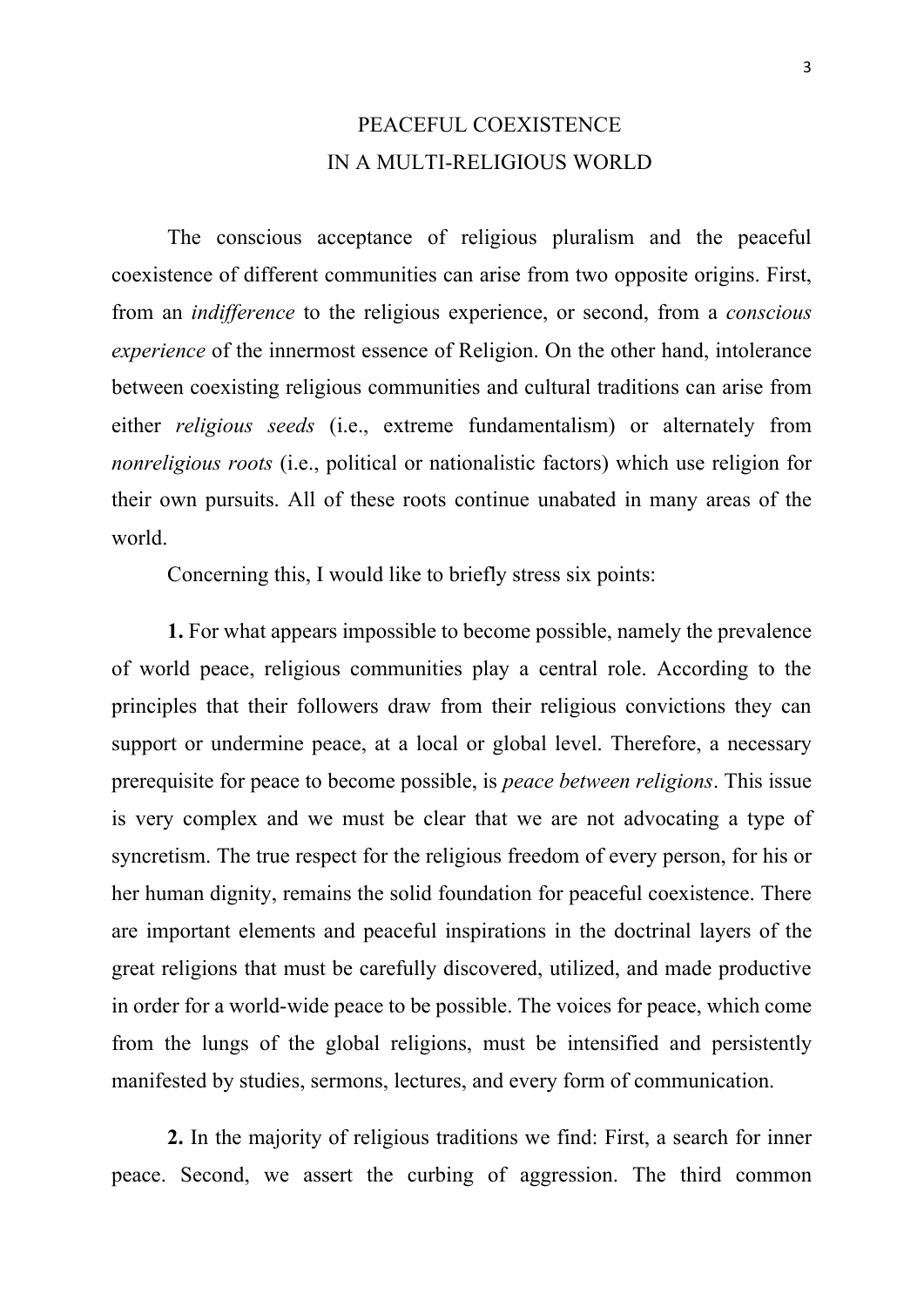characteristic is the pursuit of peaceful relations with the highest Reality, understood either as impersonal or as a Personal God. Fourth, principles are established by the religions to facilitate peaceful cohabitation within each particular social group. And fifth, efforts extend towards the maintenance of peace beyond the particular religious community to all humanity.

The obligation falls to those of us who believe in God to investigate and advance an irenic theology and anthropology, drawing from the deep resources of our religious doctrines and the best pages of the history of our religious traditions, by emphasizing each person's duty to oppose violence and work towards reconciliation and lasting peace on earth. The new generation in particular needs a conscious education for the cultivation of peace that will be nourished and inspired by religious sources.

**3.** The search for peace presupposes a constant defence and struggle for justice. Always throughout the span of the centuries, especially during our current age, the relationship that peace has with justice is emphasized. In many religious traditions this bond is encountered. Sincere yearning for peace, at both the local and the global level, means a true desire and struggle for justice. An unjust world cannot be peaceful. Today, peace and justice have also acquired another synonym: development. And all of us can and must contribute to the development of the poorest areas. Poverty remains the worst type of violence. When people, near or far from us, are deprived of the basic needs for their survival, it is not strange that they turn to other directions and adopt extreme religious beliefs in order to attempt achieve a just society and to discover a meaning of life and death.

More specifically, relative to the problem of terrorism, which has recently dominated, we believe that the western societies, who have economical, scientific, and military power, ought to proceed to a creative self-critique. They should see their responsibility more clearly and their debt to the new global dimensions. It would be tragic, spiritually and politically, because of indifference or arrogance, to allow a new, multiform proletariat to develop a violent revolt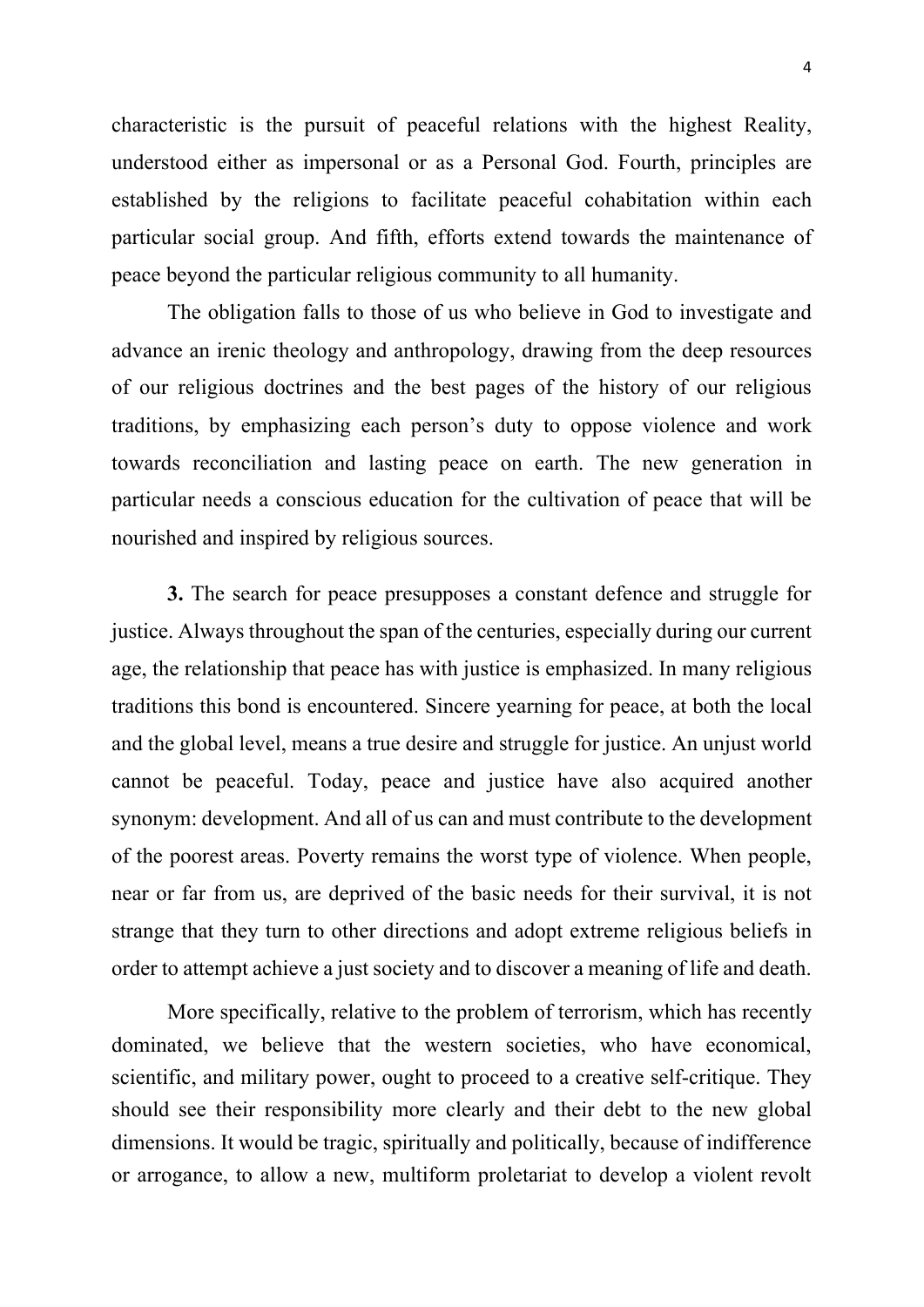through the abuse of the spiritual "atomic energy" of a concrete religious tradition.

**4.** Allow me to refer in particular to one specific example, *the case of Albania.* After the end of the long atheistic persecution (1991), arose the necessity for the freedom of religion within a harmonious coexistence. In Albania there are five religious communities: a majority Sunni Muslims, Bektashi, Orthodox, Catholics, and Protestants. Many people remain completely indifferent to religion. The Christian-Muslim relations were initially based upon the assumption that in the pluralistic society of the country, where the old atheist intelligentsia maintained a strong presence and influence, the primary contribution of believers – Christians and Muslims – was to point out that religious faith has a vital role in a free democratic society. That religion is not a byproduct of the moral, rational, or emotional life of a society, but an independent and primary phenomenon, which is related to a special category: the Sacred, the Holy. That man is not independent in the universe and that the individual selfinterest, the worship of money, pleasure, and power, can not become the new idols, the only criteria for success in contemporary Albanian society. In particular, the religious dialogue between the religious communities was driven by the perception of the human being and the basic acceptance of his or her religious freedom.

We agreed not to permit fundamentalist ideas of extremist circles to influence the members of our communities. Moreover we created the Interreligious Council of Albania which participates as a member of the World Council of "Religions for Peace" (New York).

**5.** Something that is often ignored, despite the fact that it constitutes the nucleus of peace, is that religious conscience is compelled to stress that peace begins from within, in the depth of the human existence. It is related with humility, forgiveness, freedom from hatred, from bitterness, and from jealousy. It flourishes in constant communion with the God of peace. In particular, the Christian understanding of inner peace is deeper and broader than the apathy of the Stoics or the *nirvana* of the Buddhists. It is not restricted to impassivity for what happens around us. Keeping our inner peace, we shall be able to live with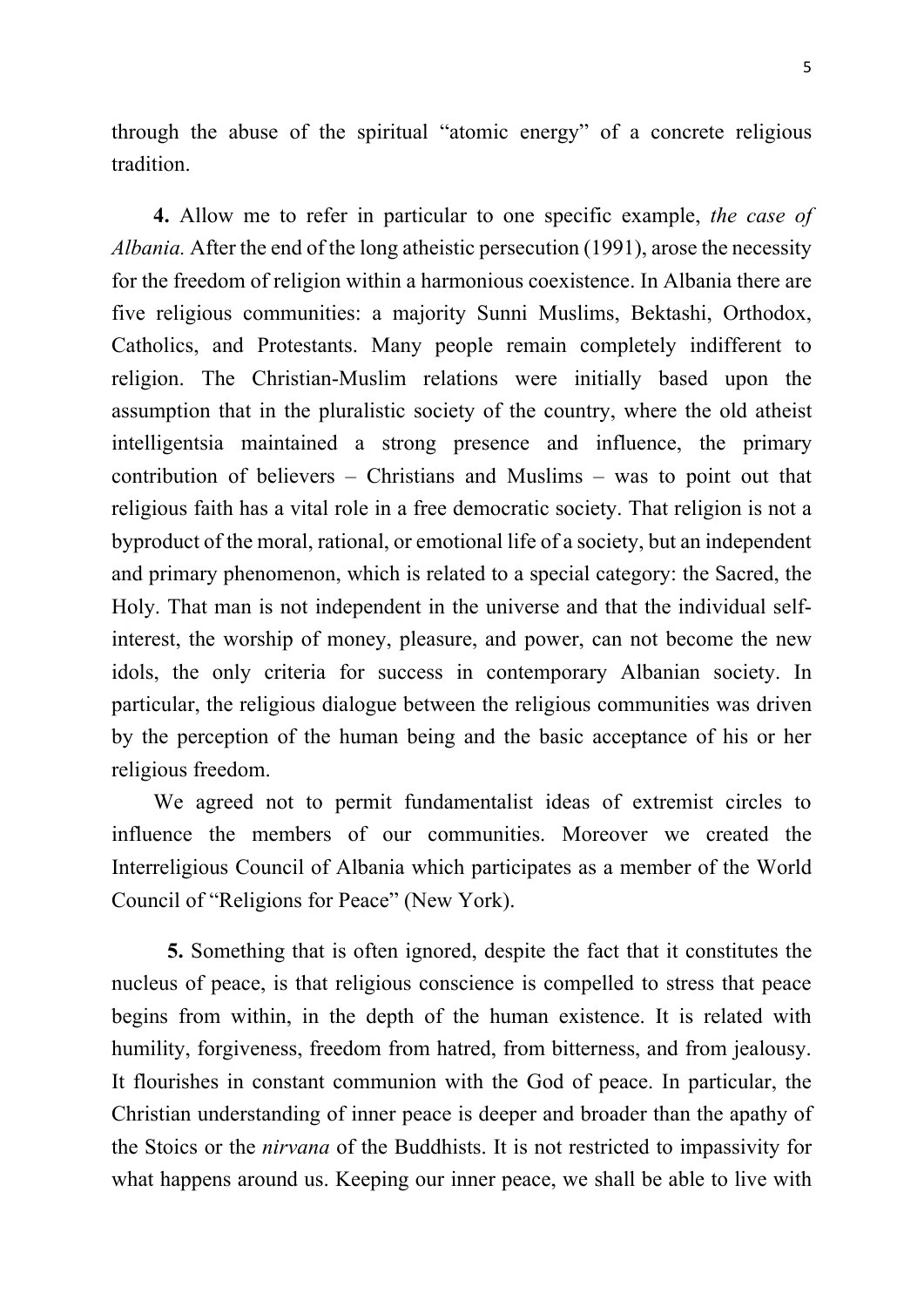others, "if possible, so far as it depends upon us, live peacefully with all" (Rom. 12:18).

**6.** At the final analysis, the opposite of peace is not war but egocentrism: individual, ethnic, collective, racial, religious. Egocentrism mobilizes the various forms of violence, which kill peace through various ways. This is the inspiration and instigation of both large and small conflicts; this is what bombards human persons and communities continuously with hated.

The antidote to egoism does not consist of general ethical advices, nor abstract legislations, or mechanisms of suppression; but the strengthening of love. A multi-dimensional unselfish love, which is not limited by borders, prejudices, and by every kind of distinction. The enormous possibility and contribution of a healthy religious conscience is located here. Unselfish love, even in conditions of long-lasting conflicts, guarantees the power of forgiveness and reconciliation. The power of love finally prevails over the love for power which destroys peace. As Saint John the Theologian surmises "God is love and he who abides in love, abides in God and God in him" (1 John 4:16).

A phrase of Einstein has been etched in my memory: "every individual carries within them a small but powerful generator of love whose energy is waiting to be released… love is the quintessence of life." This phrase constitutes a distant echo of the wonderful hymn of love of the Apostle Paul in his First Letter to the Corinthians "Though I speak with the tongues of men and of angels, but have not love, I have become sounding brass or a clanging cymbal... And now abide faith, hope, love, these three; but the greatest of these is love." (1 Cor. 13:1 -13). Personally, I am convinced that the secret and sacred fuel, which drives the small but powerful "generator of love" is the Christian faith. And also that the One, Holy, Catholic, and Apostolic Church has been a factory of love throughout time. And that this task remains her highest aim and responsibility throughout the ages.